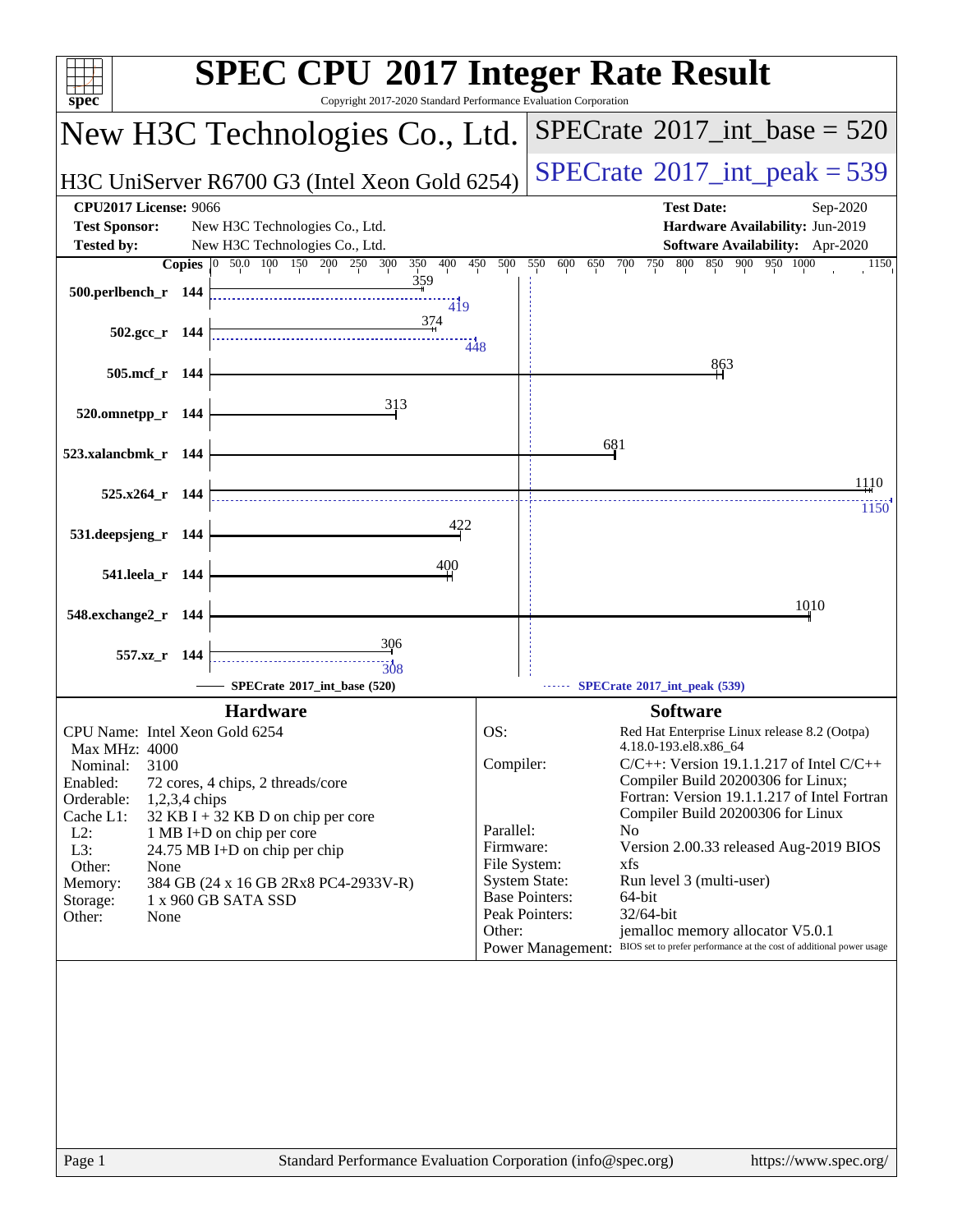

Copyright 2017-2020 Standard Performance Evaluation Corporation

# New H3C Technologies Co., Ltd.

H3C UniServer R6700 G3 (Intel Xeon Gold 6254)  $\left|$  [SPECrate](http://www.spec.org/auto/cpu2017/Docs/result-fields.html#SPECrate2017intpeak)®[2017\\_int\\_peak = 5](http://www.spec.org/auto/cpu2017/Docs/result-fields.html#SPECrate2017intpeak)39

**[Test Sponsor:](http://www.spec.org/auto/cpu2017/Docs/result-fields.html#TestSponsor)** New H3C Technologies Co., Ltd. **[Hardware Availability:](http://www.spec.org/auto/cpu2017/Docs/result-fields.html#HardwareAvailability)** Jun-2019 **[Tested by:](http://www.spec.org/auto/cpu2017/Docs/result-fields.html#Testedby)** New H3C Technologies Co., Ltd. **[Software Availability:](http://www.spec.org/auto/cpu2017/Docs/result-fields.html#SoftwareAvailability)** Apr-2020

**[CPU2017 License:](http://www.spec.org/auto/cpu2017/Docs/result-fields.html#CPU2017License)** 9066 **[Test Date:](http://www.spec.org/auto/cpu2017/Docs/result-fields.html#TestDate)** Sep-2020

 $SPECTate$ <sup>®</sup>[2017\\_int\\_base =](http://www.spec.org/auto/cpu2017/Docs/result-fields.html#SPECrate2017intbase) 520

### **[Results Table](http://www.spec.org/auto/cpu2017/Docs/result-fields.html#ResultsTable)**

|                                          | <b>Base</b>   |                |                |                |       | <b>Peak</b>    |       |               |                |              |                |              |                |              |
|------------------------------------------|---------------|----------------|----------------|----------------|-------|----------------|-------|---------------|----------------|--------------|----------------|--------------|----------------|--------------|
| <b>Benchmark</b>                         | <b>Copies</b> | <b>Seconds</b> | Ratio          | <b>Seconds</b> | Ratio | <b>Seconds</b> | Ratio | <b>Copies</b> | <b>Seconds</b> | <b>Ratio</b> | <b>Seconds</b> | <b>Ratio</b> | <b>Seconds</b> | <b>Ratio</b> |
| $500.$ perlbench_r                       | 144           | 639            | 359            | 642            | 357   | 639            | 359   | 144           | 547            | 419          | 548            | 419          | 547            | 419          |
| 502.gcc_r                                | 144           | 545            | 374            | 537            | 380   | 545            | 374   | 144           | 456            | 448          | 456            | 447          | 455            | 448          |
| $505$ .mcf r                             | 144           | 269            | 864            | 273            | 854   | 270            | 863   | 144           | 269            | 864          | 273            | 854          | 270            | 863          |
| 520.omnetpp_r                            | 144           | 602            | 314            | 603            | 313   | 604            | 313   | 144           | 602            | 314          | 603            | 313          | 604            | 313          |
| 523.xalancbmk_r                          | 144           | 223            | 681            | 223            | 683   | 224            | 680   | 144           | 223            | 681          | 223            | 683          | 224            | 680          |
| 525.x264 r                               | 144           | 228            | 1100           | 227            | 1110  | 226            | 1120  | 144           | 220            | 1150         | 220            | 150          | 220            | 1150         |
| 531.deepsjeng_r                          | 144           | 391            | 422            | 391            | 422   | 391            | 422   | 144           | 391            | 422          | 391            | 422          | 391            | 422          |
| 541.leela r                              | 144           | 598            | 399            | 585            | 407   | 596            | 400   | 144           | 598            | 399          | 585            | 407          | 596            | <b>400</b>   |
| 548.exchange2_r                          | 144           | 374            | 1010           | 373            | 1010  | 373            | 1010  | 144           | 374            | 1010         | 373            | <b>1010</b>  | 373            | 1010         |
| 557.xz                                   | 144           | 508            | 306            | 509            | 306   | 509            | 305   | 144           | 504            | 308          | 505            | 308          | 507            | 307          |
| $SPECrate^{\circ}2017$ int base =<br>520 |               |                |                |                |       |                |       |               |                |              |                |              |                |              |
| $CDECA = 4.8904E + 4 = 1$                |               |                | $\overline{a}$ |                |       |                |       |               |                |              |                |              |                |              |

**[SPECrate](http://www.spec.org/auto/cpu2017/Docs/result-fields.html#SPECrate2017intpeak)[2017\\_int\\_peak =](http://www.spec.org/auto/cpu2017/Docs/result-fields.html#SPECrate2017intpeak) 539**

Results appear in the [order in which they were run](http://www.spec.org/auto/cpu2017/Docs/result-fields.html#RunOrder). Bold underlined text [indicates a median measurement](http://www.spec.org/auto/cpu2017/Docs/result-fields.html#Median).

### **[Compiler Notes](http://www.spec.org/auto/cpu2017/Docs/result-fields.html#CompilerNotes)**

The inconsistent Compiler version information under Compiler Version section is due to a discrepancy in Intel Compiler. The correct version of C/C++ compiler is: Version 19.1.1.217 Build 20200306 Compiler for Linux The correct version of Fortran compiler is: Version 19.1.1.217 Build 20200306 Compiler for Linux

### **[Submit Notes](http://www.spec.org/auto/cpu2017/Docs/result-fields.html#SubmitNotes)**

 The numactl mechanism was used to bind copies to processors. The config file option 'submit' was used to generate numactl commands to bind each copy to a specific processor. For details, please see the config file.

## **[Operating System Notes](http://www.spec.org/auto/cpu2017/Docs/result-fields.html#OperatingSystemNotes)**

Stack size set to unlimited using "ulimit -s unlimited"

## **[Environment Variables Notes](http://www.spec.org/auto/cpu2017/Docs/result-fields.html#EnvironmentVariablesNotes)**

```
Environment variables set by runcpu before the start of the run:
LD_LIBRARY_PATH =
      "/home/speccpu/lib/intel64:/home/speccpu/lib/ia32:/home/speccpu/je5.0.1-
      32"
MALLOC_CONF = "retain:true"
```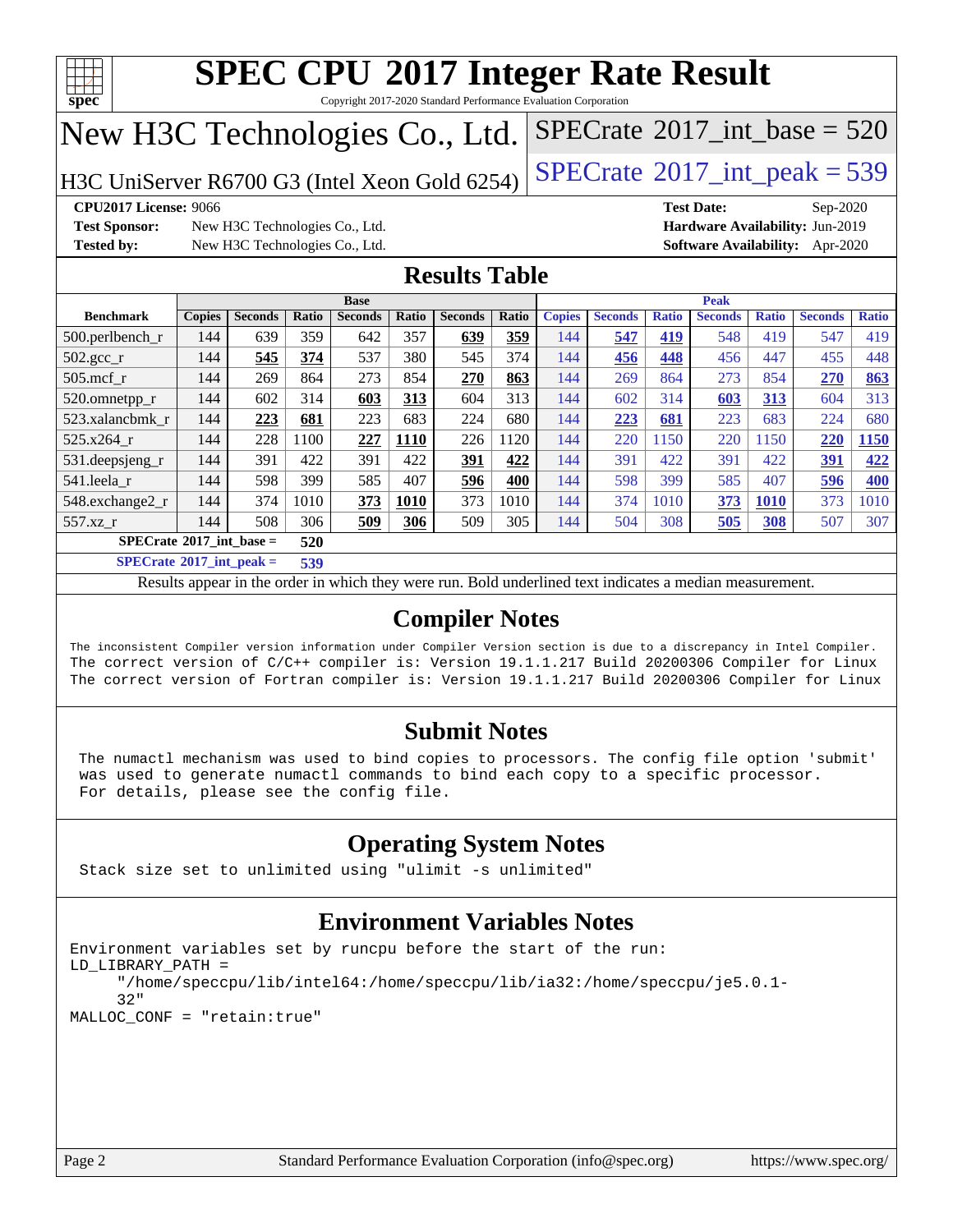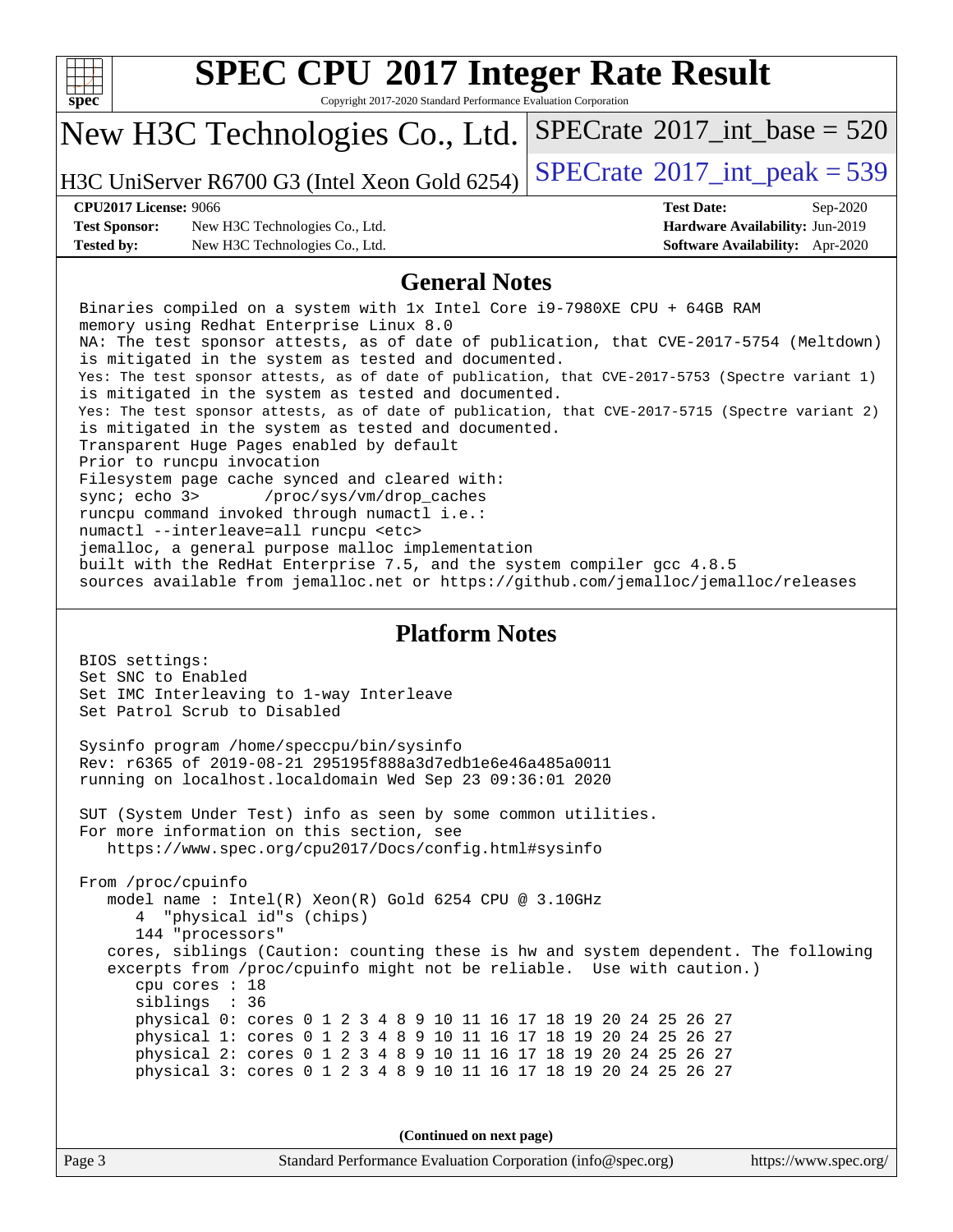

Copyright 2017-2020 Standard Performance Evaluation Corporation

# New H3C Technologies Co., Ltd.

H3C UniServer R6700 G3 (Intel Xeon Gold 6254) [SPECrate](http://www.spec.org/auto/cpu2017/Docs/result-fields.html#SPECrate2017intpeak)<sup>®</sup>[2017\\_int\\_peak = 5](http://www.spec.org/auto/cpu2017/Docs/result-fields.html#SPECrate2017intpeak)39

 $SPECrate$ <sup>®</sup>[2017\\_int\\_base =](http://www.spec.org/auto/cpu2017/Docs/result-fields.html#SPECrate2017intbase) 520

**[Test Sponsor:](http://www.spec.org/auto/cpu2017/Docs/result-fields.html#TestSponsor)** New H3C Technologies Co., Ltd. **[Hardware Availability:](http://www.spec.org/auto/cpu2017/Docs/result-fields.html#HardwareAvailability)** Jun-2019 **[Tested by:](http://www.spec.org/auto/cpu2017/Docs/result-fields.html#Testedby)** New H3C Technologies Co., Ltd. **[Software Availability:](http://www.spec.org/auto/cpu2017/Docs/result-fields.html#SoftwareAvailability)** Apr-2020

**[CPU2017 License:](http://www.spec.org/auto/cpu2017/Docs/result-fields.html#CPU2017License)** 9066 **[Test Date:](http://www.spec.org/auto/cpu2017/Docs/result-fields.html#TestDate)** Sep-2020

### **[Platform Notes \(Continued\)](http://www.spec.org/auto/cpu2017/Docs/result-fields.html#PlatformNotes)**

| From 1scpu:                  |                                                                                      |
|------------------------------|--------------------------------------------------------------------------------------|
| Architecture:                | x86 64                                                                               |
| $CPU$ op-mode $(s)$ :        | $32$ -bit, $64$ -bit                                                                 |
| Byte Order:                  | Little Endian                                                                        |
| CPU(s):                      | 144                                                                                  |
| On-line CPU(s) list: $0-143$ |                                                                                      |
| Thread( $s$ ) per core:      | 2                                                                                    |
| $Core(s)$ per socket:        | 18                                                                                   |
| Socket(s):                   | 4                                                                                    |
| NUMA node(s):                | 8                                                                                    |
| Vendor ID:                   | GenuineIntel                                                                         |
| CPU family:                  | 6                                                                                    |
| Model:                       | 85                                                                                   |
| Model name:                  | $Intel(R)$ Xeon $(R)$ Gold 6254 CPU @ 3.10GHz                                        |
| Stepping:                    | 7                                                                                    |
| CPU MHz:                     | 3899.904                                                                             |
| CPU max MHz:                 | 4000.0000                                                                            |
| CPU min MHz:                 | 1200.0000                                                                            |
| BogoMIPS:                    | 6200.00                                                                              |
| Virtualization:              | $VT - x$                                                                             |
| L1d cache:                   | 32K                                                                                  |
| Lli cache:                   | 32K                                                                                  |
| L2 cache:                    | 1024K                                                                                |
| L3 cache:                    | 25344K                                                                               |
| NUMA $node0$ $CPU(s)$ :      | $0-2, 5, 6, 9, 10, 14, 15, 72-74, 77, 78, 81, 82, 86, 87$                            |
| NUMA nodel $CPU(s):$         | 3, 4, 7, 8, 11-13, 16, 17, 75, 76, 79, 80, 83-85, 88, 89                             |
| NUMA $node2$ $CPU(s)$ :      | 18-20, 23, 24, 27, 28, 32, 33, 90-92, 95, 96, 99, 100, 104, 105                      |
| NUMA $node3$ CPU $(s)$ :     | 21, 22, 25, 26, 29-31, 34, 35, 93, 94, 97, 98, 101-103, 106, 107                     |
| NUMA $node4$ $CPU(s):$       | 36-38, 41, 42, 45, 46, 50, 51, 108-110, 113, 114, 117, 118, 122, 123                 |
| NUMA node5 $CPU(s):$         | 39, 40, 43, 44, 47-49, 52, 53, 111, 112, 115, 116, 119-121, 124, 125                 |
| NUMA node6 $CPU(s):$         | 54-56, 59, 60, 63, 64, 68, 69, 126-128, 131, 132, 135, 136, 140, 141                 |
| NUMA node7 CPU(s):           | 57, 58, 61, 62, 65-67, 70, 71, 129, 130, 133, 134, 137-139, 142, 143                 |
| Flags:                       | fpu vme de pse tsc msr pae mce cx8 apic sep mtrr pge mca cmov                        |
|                              | pat pse36 clflush dts acpi mmx fxsr sse sse2 ss ht tm pbe syscall nx pdpe1gb rdtscp  |
|                              | lm constant_tsc art arch_perfmon pebs bts rep_good nopl xtopology nonstop_tsc cpuid  |
|                              | aperfmperf pni pclmulqdq dtes64 monitor ds_cpl vmx smx est tm2 ssse3 sdbg fma cx16   |
|                              | xtpr pdcm pcid dca sse4_1 sse4_2 x2apic movbe popcnt tsc_deadline_timer aes xsave    |
|                              | avx f16c rdrand lahf_lm abm 3dnowprefetch cpuid_fault epb cat_13 cdp_13              |
|                              | invpcid_single intel_ppin ssbd mba ibrs ibpb stibp ibrs_enhanced tpr_shadow vnmi     |
|                              | flexpriority ept vpid fsgsbase tsc_adjust bmil hle avx2 smep bmi2 erms invpcid rtm   |
|                              | cqm mpx rdt_a avx512f avx512dq rdseed adx smap clflushopt clwb intel_pt avx512cd     |
|                              | avx512bw avx512vl xsaveopt xsavec xgetbvl xsaves cgm_llc cgm_occup_llc cgm_mbm_total |
|                              | cqm_mbm_local dtherm ida arat pln pts pku ospke avx512_vnni md_clear flush_l1d       |
| arch capabilities            |                                                                                      |
| /proc/cpuinfo cache data     |                                                                                      |
| cache size $: 25344$ KB      |                                                                                      |
|                              |                                                                                      |

**(Continued on next page)**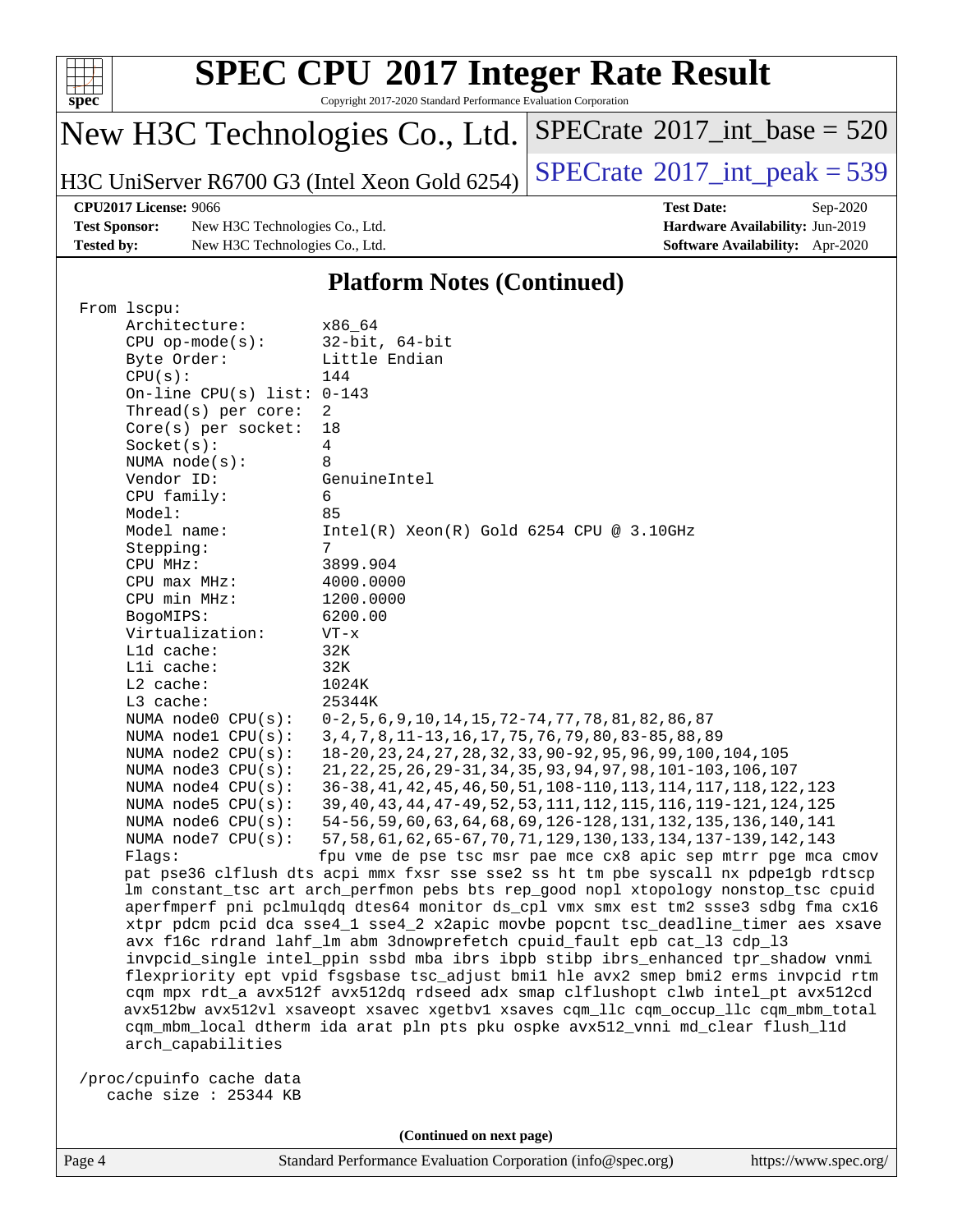

Copyright 2017-2020 Standard Performance Evaluation Corporation

# New H3C Technologies Co., Ltd.

H3C UniServer R6700 G3 (Intel Xeon Gold 6254) [SPECrate](http://www.spec.org/auto/cpu2017/Docs/result-fields.html#SPECrate2017intpeak)<sup>®</sup>[2017\\_int\\_peak = 5](http://www.spec.org/auto/cpu2017/Docs/result-fields.html#SPECrate2017intpeak)39

 $SPECrate$ <sup>®</sup>[2017\\_int\\_base =](http://www.spec.org/auto/cpu2017/Docs/result-fields.html#SPECrate2017intbase) 520

**[Test Sponsor:](http://www.spec.org/auto/cpu2017/Docs/result-fields.html#TestSponsor)** New H3C Technologies Co., Ltd. **[Hardware Availability:](http://www.spec.org/auto/cpu2017/Docs/result-fields.html#HardwareAvailability)** Jun-2019 **[Tested by:](http://www.spec.org/auto/cpu2017/Docs/result-fields.html#Testedby)** New H3C Technologies Co., Ltd. **[Software Availability:](http://www.spec.org/auto/cpu2017/Docs/result-fields.html#SoftwareAvailability)** Apr-2020

**[CPU2017 License:](http://www.spec.org/auto/cpu2017/Docs/result-fields.html#CPU2017License)** 9066 **[Test Date:](http://www.spec.org/auto/cpu2017/Docs/result-fields.html#TestDate)** Sep-2020

### **[Platform Notes \(Continued\)](http://www.spec.org/auto/cpu2017/Docs/result-fields.html#PlatformNotes)**

| From numactl --hardware WARNING: a numactl 'node' might or might not correspond to a |  |  |  |  |  |
|--------------------------------------------------------------------------------------|--|--|--|--|--|
| physical chip.                                                                       |  |  |  |  |  |
| $available: 8 nodes (0-7)$                                                           |  |  |  |  |  |
| node 0 cpus: 0 1 2 5 6 9 10 14 15 72 73 74 77 78 81 82 86 87                         |  |  |  |  |  |
| node 0 size: 46688 MB                                                                |  |  |  |  |  |
| node 0 free: 46134 MB                                                                |  |  |  |  |  |
| node 1 cpus: 3 4 7 8 11 12 13 16 17 75 76 79 80 83 84 85 88 89                       |  |  |  |  |  |
| node 1 size: 48379 MB                                                                |  |  |  |  |  |
| node 1 free: 47913 MB                                                                |  |  |  |  |  |
| node 2 cpus: 18 19 20 23 24 27 28 32 33 90 91 92 95 96 99 100 104 105                |  |  |  |  |  |
| node 2 size: 48379 MB                                                                |  |  |  |  |  |
| node 2 free: 48271 MB                                                                |  |  |  |  |  |
| node 3 cpus: 21 22 25 26 29 30 31 34 35 93 94 97 98 101 102 103 106 107              |  |  |  |  |  |
| node 3 size: 48379 MB                                                                |  |  |  |  |  |
| node 3 free: 48268 MB                                                                |  |  |  |  |  |
| node 4 cpus: 36 37 38 41 42 45 46 50 51 108 109 110 113 114 117 118 122 123          |  |  |  |  |  |
| node 4 size: 48320 MB                                                                |  |  |  |  |  |
| node 4 free: 48208 MB                                                                |  |  |  |  |  |
| node 5 cpus: 39 40 43 44 47 48 49 52 53 111 112 115 116 119 120 121 124 125          |  |  |  |  |  |
| node 5 size: 48347 MB                                                                |  |  |  |  |  |
| node 5 free: 48241 MB                                                                |  |  |  |  |  |
| node 6 cpus: 54 55 56 59 60 63 64 68 69 126 127 128 131 132 135 136 140 141          |  |  |  |  |  |
| node 6 size: 48379 MB                                                                |  |  |  |  |  |
| node 6 free: 48201 MB                                                                |  |  |  |  |  |
| node 7 cpus: 57 58 61 62 65 66 67 70 71 129 130 133 134 137 138 139 142 143          |  |  |  |  |  |
| node 7 size: 48377 MB                                                                |  |  |  |  |  |
| node 7 free: 48147 MB                                                                |  |  |  |  |  |
| node distances:                                                                      |  |  |  |  |  |
| node<br>$\overline{1}$<br>3 4 5<br>6 7<br>$\overline{\phantom{0}}$<br>2              |  |  |  |  |  |
| 21<br>0:<br>10<br>11<br>21<br>21<br>21<br>21<br>21                                   |  |  |  |  |  |
| 1:<br>11<br>10<br>21<br>21<br>21<br>21<br>21<br>21                                   |  |  |  |  |  |
| 2:<br>21<br>21<br>10<br>11<br>21<br>21<br>21<br>21<br>3:                             |  |  |  |  |  |
| 21<br>10<br>21<br>11<br>21<br>21<br>21<br>21                                         |  |  |  |  |  |
| 4:<br>21<br>21<br>21<br>21<br>10<br>11<br>21<br>21<br>5:<br>21<br>21<br>21<br>21     |  |  |  |  |  |
| 11<br>10<br>21<br>21<br>6:<br>21<br>21<br>21<br>11<br>21<br>21<br>21                 |  |  |  |  |  |
| 10<br>7:<br>21<br>21<br>21<br>21<br>21 21<br>11<br>10                                |  |  |  |  |  |
|                                                                                      |  |  |  |  |  |
| From /proc/meminfo                                                                   |  |  |  |  |  |
| MemTotal:<br>394499484 kB                                                            |  |  |  |  |  |
| HugePages_Total:<br>0                                                                |  |  |  |  |  |
| Hugepagesize:<br>2048 kB                                                             |  |  |  |  |  |
|                                                                                      |  |  |  |  |  |
| From /etc/*release* /etc/*version*                                                   |  |  |  |  |  |
| os-release:                                                                          |  |  |  |  |  |
| NAME="Red Hat Enterprise Linux"                                                      |  |  |  |  |  |
|                                                                                      |  |  |  |  |  |
| (Continued on next page)                                                             |  |  |  |  |  |
|                                                                                      |  |  |  |  |  |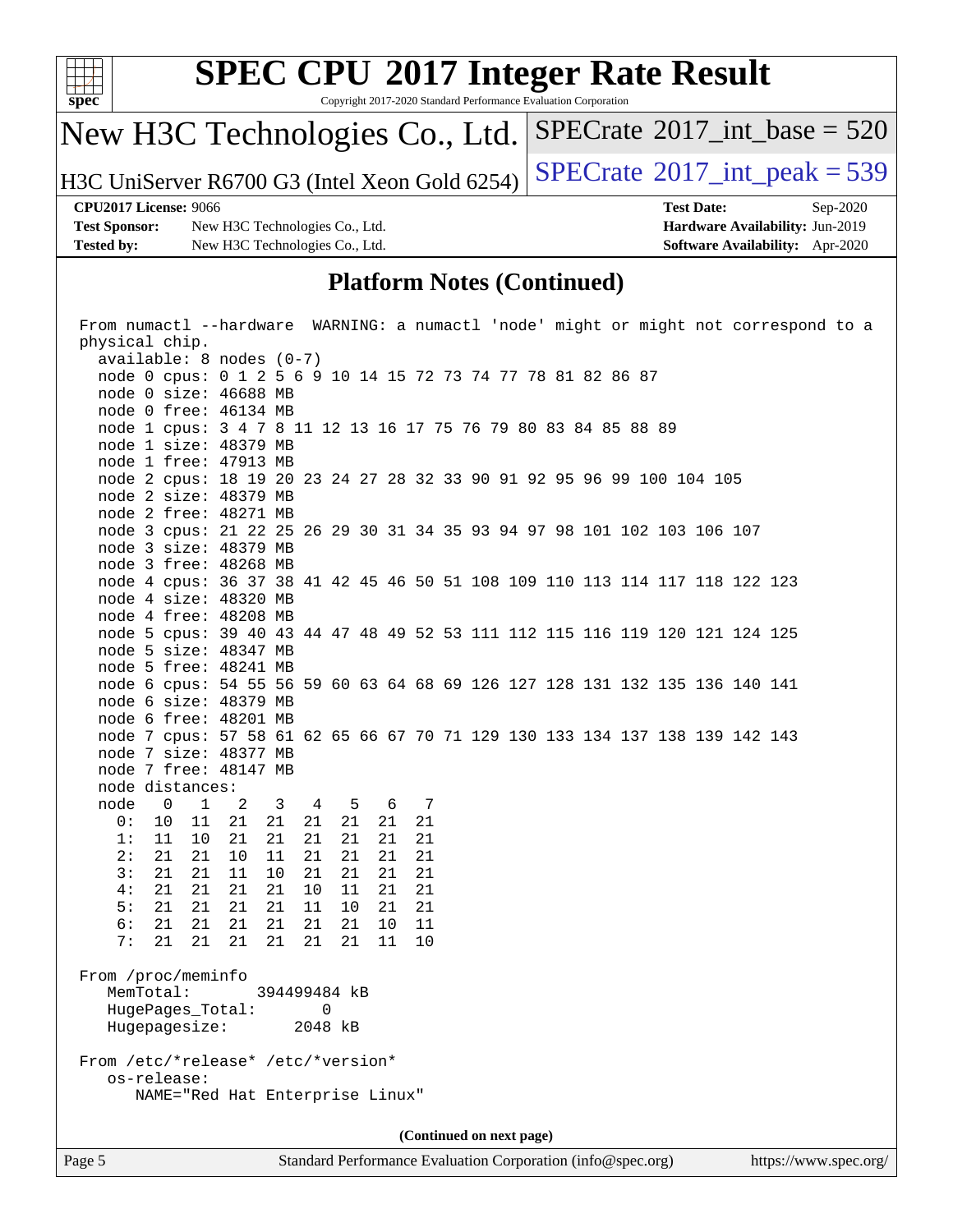

Copyright 2017-2020 Standard Performance Evaluation Corporation

New H3C Technologies Co., Ltd.

H3C UniServer R6700 G3 (Intel Xeon Gold 6254) [SPECrate](http://www.spec.org/auto/cpu2017/Docs/result-fields.html#SPECrate2017intpeak)<sup>®</sup>[2017\\_int\\_peak = 5](http://www.spec.org/auto/cpu2017/Docs/result-fields.html#SPECrate2017intpeak)39

 $SPECTate$ <sup>®</sup>[2017\\_int\\_base =](http://www.spec.org/auto/cpu2017/Docs/result-fields.html#SPECrate2017intbase) 520

### **[CPU2017 License:](http://www.spec.org/auto/cpu2017/Docs/result-fields.html#CPU2017License)** 9066 **[Test Date:](http://www.spec.org/auto/cpu2017/Docs/result-fields.html#TestDate)** Sep-2020

**[Test Sponsor:](http://www.spec.org/auto/cpu2017/Docs/result-fields.html#TestSponsor)** New H3C Technologies Co., Ltd. **[Hardware Availability:](http://www.spec.org/auto/cpu2017/Docs/result-fields.html#HardwareAvailability)** Jun-2019 **[Tested by:](http://www.spec.org/auto/cpu2017/Docs/result-fields.html#Testedby)** New H3C Technologies Co., Ltd. **[Software Availability:](http://www.spec.org/auto/cpu2017/Docs/result-fields.html#SoftwareAvailability)** Apr-2020

### **[Platform Notes \(Continued\)](http://www.spec.org/auto/cpu2017/Docs/result-fields.html#PlatformNotes)**

Page 6 Standard Performance Evaluation Corporation [\(info@spec.org\)](mailto:info@spec.org) <https://www.spec.org/> VERSION="8.2 (Ootpa)" ID="rhel" ID\_LIKE="fedora" VERSION\_ID="8.2" PLATFORM\_ID="platform:el8" PRETTY\_NAME="Red Hat Enterprise Linux 8.2 (Ootpa)" ANSI\_COLOR="0;31" redhat-release: Red Hat Enterprise Linux release 8.2 (Ootpa) system-release: Red Hat Enterprise Linux release 8.2 (Ootpa) system-release-cpe: cpe:/o:redhat:enterprise\_linux:8.2:ga uname -a: Linux localhost.localdomain 4.18.0-193.el8.x86\_64 #1 SMP Fri Mar 27 14:35:58 UTC 2020 x86\_64 x86\_64 x86\_64 GNU/Linux Kernel self-reported vulnerability status: itlb\_multihit: KVM: Mitigation: Split huge pages CVE-2018-3620 (L1 Terminal Fault): Not affected Microarchitectural Data Sampling: Not affected CVE-2017-5754 (Meltdown): Not affected CVE-2018-3639 (Speculative Store Bypass): Mitigation: Speculative Store Bypass disabled via prctl and seccomp CVE-2017-5753 (Spectre variant 1): Mitigation: usercopy/swapgs barriers and \_\_user pointer sanitization CVE-2017-5715 (Spectre variant 2): Mitigation: Enhanced IBRS, IBPB: conditional, RSB filling tsx\_async\_abort: Mitigation: Clear CPU buffers; SMT vulnerable run-level 3 Sep 23 09:33 SPEC is set to: /home/speccpu Filesystem Type Size Used Avail Use% Mounted on /dev/mapper/rhel-home xfs 839G 13G 826G 2% /home From /sys/devices/virtual/dmi/id BIOS: American Megatrends Inc. 2.00.33 08/22/2019 Vendor: New H3C Technologies Co., Ltd. Product: UniServer R6700 G3 Product Family: Rack Serial: 210200A01SH18B000020 Additional information from dmidecode follows. WARNING: Use caution when you interpret this section. The 'dmidecode' program reads system data which is "intended to allow hardware to be accurately determined", but the intent may not be met, as there are frequent changes to hardware, firmware, and the "DMTF SMBIOS" standard. Memory: **(Continued on next page)**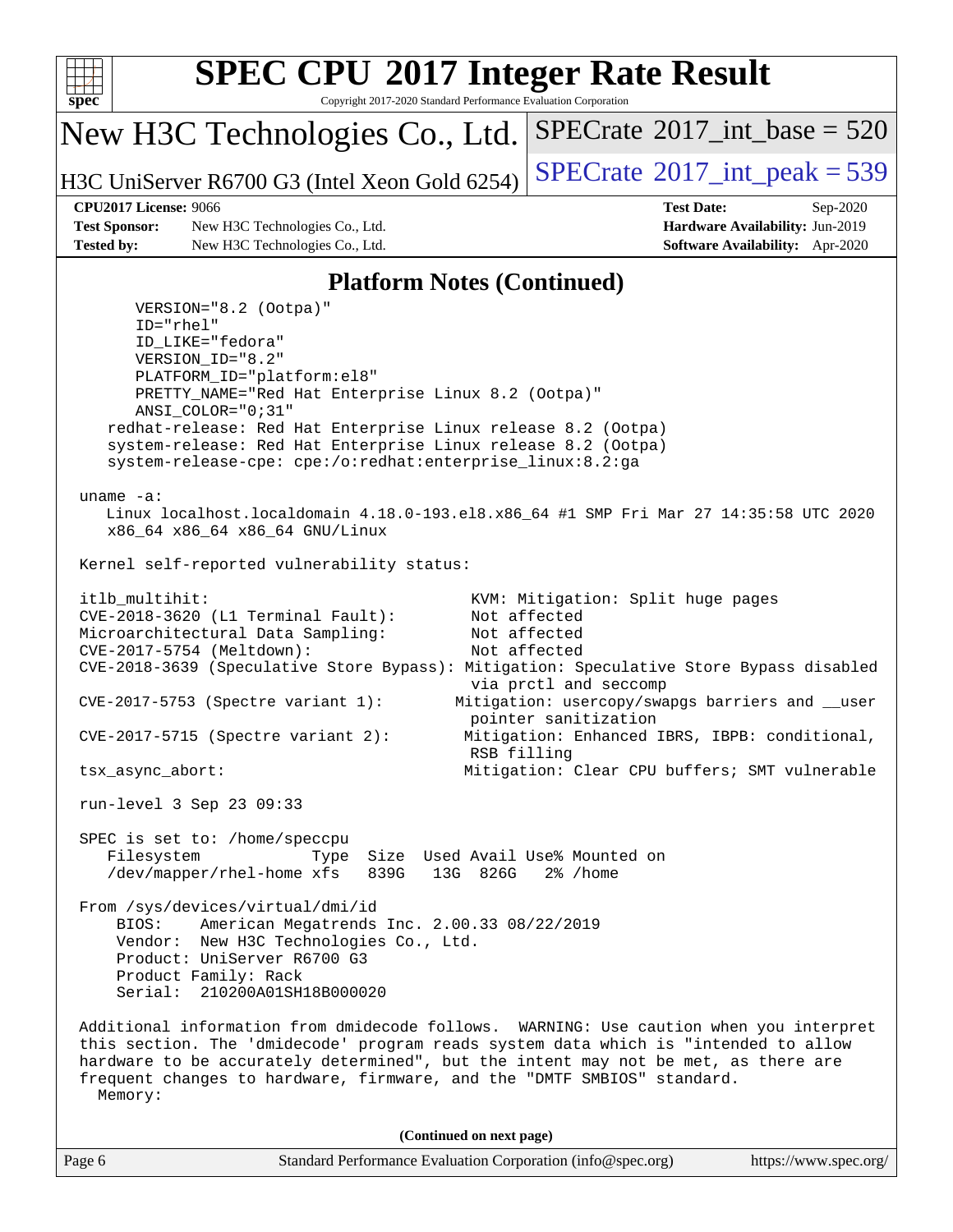

Copyright 2017-2020 Standard Performance Evaluation Corporation

## New H3C Technologies Co., Ltd.

H3C UniServer R6700 G3 (Intel Xeon Gold 6254) [SPECrate](http://www.spec.org/auto/cpu2017/Docs/result-fields.html#SPECrate2017intpeak)<sup>®</sup>[2017\\_int\\_peak = 5](http://www.spec.org/auto/cpu2017/Docs/result-fields.html#SPECrate2017intpeak)39

 $SPECrate$ <sup>®</sup>[2017\\_int\\_base =](http://www.spec.org/auto/cpu2017/Docs/result-fields.html#SPECrate2017intbase) 520

**[Test Sponsor:](http://www.spec.org/auto/cpu2017/Docs/result-fields.html#TestSponsor)** New H3C Technologies Co., Ltd. **[Hardware Availability:](http://www.spec.org/auto/cpu2017/Docs/result-fields.html#HardwareAvailability)** Jun-2019 **[Tested by:](http://www.spec.org/auto/cpu2017/Docs/result-fields.html#Testedby)** New H3C Technologies Co., Ltd. **[Software Availability:](http://www.spec.org/auto/cpu2017/Docs/result-fields.html#SoftwareAvailability)** Apr-2020

**[CPU2017 License:](http://www.spec.org/auto/cpu2017/Docs/result-fields.html#CPU2017License)** 9066 **[Test Date:](http://www.spec.org/auto/cpu2017/Docs/result-fields.html#TestDate)** Sep-2020

### **[Platform Notes \(Continued\)](http://www.spec.org/auto/cpu2017/Docs/result-fields.html#PlatformNotes)**

 24x Hynix HMA82GR7CJR8N-WM 16 GB 2 rank 2933 24x NO DIMM NO DIMM

(End of data from sysinfo program)

### **[Compiler Version Notes](http://www.spec.org/auto/cpu2017/Docs/result-fields.html#CompilerVersionNotes)**

| C      | ================<br>$502.\text{gcc\_r}(\text{peak})$                                                                                                                             |
|--------|----------------------------------------------------------------------------------------------------------------------------------------------------------------------------------|
|        | Intel(R) C Compiler for applications running on IA-32, Version 2021.1 NextGen<br>Build 20200304                                                                                  |
|        | Copyright (C) 1985-2020 Intel Corporation. All rights reserved.                                                                                                                  |
| C      | --------------------------<br>500.perlbench_r(base) 502.gcc_r(base) 505.mcf_r(base, peak)<br>525.x264_r(base, peak) 557.xz_r(base)                                               |
|        | Intel(R) C Compiler for applications running on $Intel(R) 64$ , Version 2021.1<br>NextGen Build 20200304<br>Copyright (C) 1985-2020 Intel Corporation. All rights reserved.      |
| C      | 500.perlbench_r(peak) 557.xz_r(peak)                                                                                                                                             |
|        | Intel(R) C Intel(R) 64 Compiler for applications running on Intel(R) 64,<br>Version 19.1.1.217 Build 20200306<br>Copyright (C) 1985-2020 Intel Corporation. All rights reserved. |
| C      | $  502.\text{gcc_r(peak)}$                                                                                                                                                       |
|        | Intel(R) C Compiler for applications running on IA-32, Version 2021.1 NextGen<br>Build 20200304<br>Copyright (C) 1985-2020 Intel Corporation. All rights reserved.               |
| C      | $500. perlbench_r(base) 502. gcc_r(base) 505.mcf_r(base, peak)$<br>525.x264_r(base, peak) 557.xz_r(base)                                                                         |
|        | Intel(R) C Compiler for applications running on $Intel(R) 64$ , Version 2021.1<br>NextGen Build 20200304                                                                         |
|        | (Continued on next page)                                                                                                                                                         |
| Page 7 | Standard Performance Evaluation Corporation (info@spec.org)<br>https://www.spec.org/                                                                                             |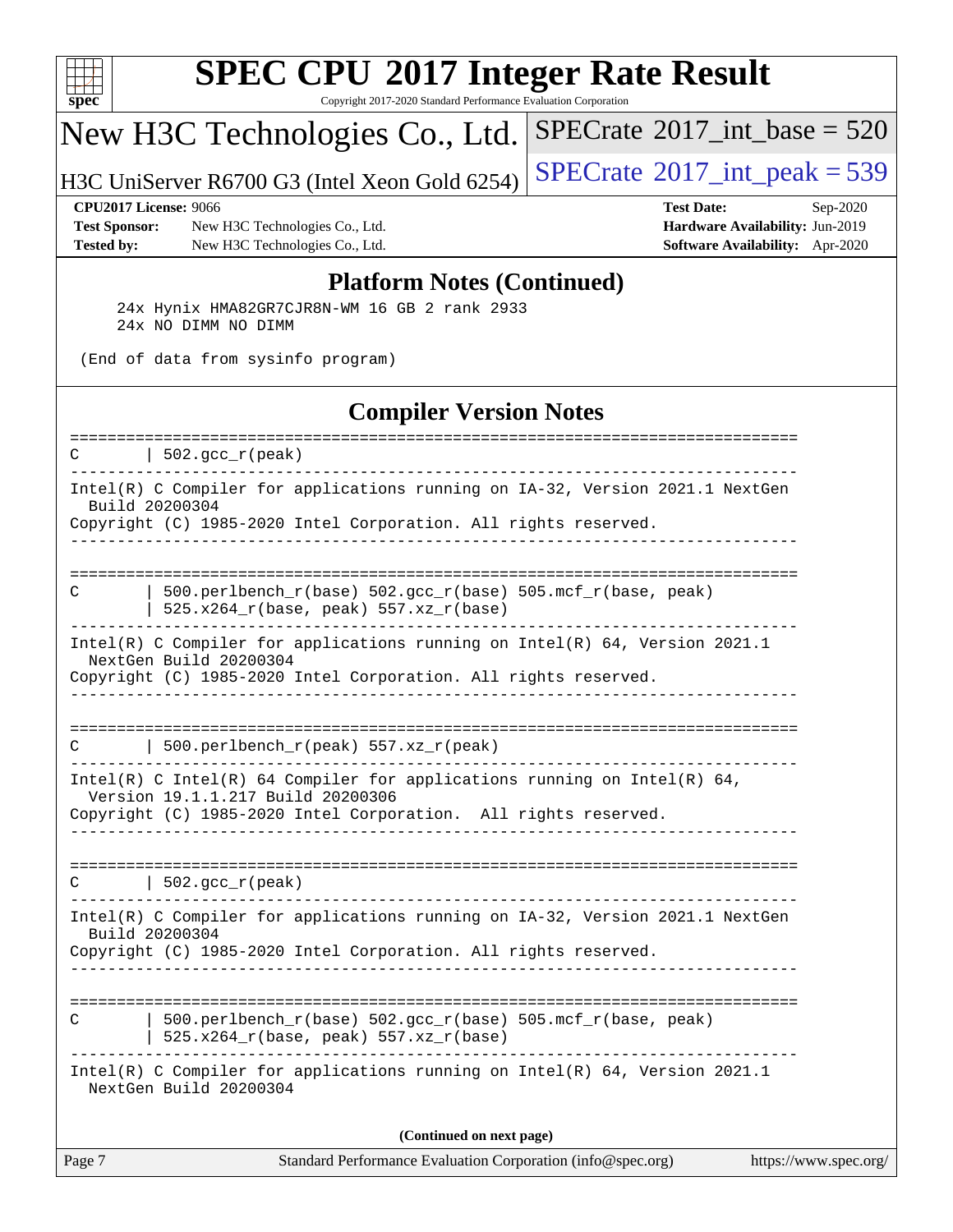| u<br>r |  |  |  |  |  |
|--------|--|--|--|--|--|

Copyright 2017-2020 Standard Performance Evaluation Corporation

# New H3C Technologies Co., Ltd.

H3C UniServer R6700 G3 (Intel Xeon Gold 6254)  $\left|$  [SPECrate](http://www.spec.org/auto/cpu2017/Docs/result-fields.html#SPECrate2017intpeak)<sup>®</sup>[2017\\_int\\_peak = 5](http://www.spec.org/auto/cpu2017/Docs/result-fields.html#SPECrate2017intpeak)39

 $SPECrate$ <sup>®</sup>[2017\\_int\\_base =](http://www.spec.org/auto/cpu2017/Docs/result-fields.html#SPECrate2017intbase) 520

**[Test Sponsor:](http://www.spec.org/auto/cpu2017/Docs/result-fields.html#TestSponsor)** New H3C Technologies Co., Ltd. **[Hardware Availability:](http://www.spec.org/auto/cpu2017/Docs/result-fields.html#HardwareAvailability)** Jun-2019 **[Tested by:](http://www.spec.org/auto/cpu2017/Docs/result-fields.html#Testedby)** New H3C Technologies Co., Ltd. **[Software Availability:](http://www.spec.org/auto/cpu2017/Docs/result-fields.html#SoftwareAvailability)** Apr-2020

**[CPU2017 License:](http://www.spec.org/auto/cpu2017/Docs/result-fields.html#CPU2017License)** 9066 **[Test Date:](http://www.spec.org/auto/cpu2017/Docs/result-fields.html#TestDate)** Sep-2020

## **[Compiler Version Notes \(Continued\)](http://www.spec.org/auto/cpu2017/Docs/result-fields.html#CompilerVersionNotes)**

| Page 8 | Standard Performance Evaluation Corporation (info@spec.org)                                                                                                                                                    | https://www.spec.org/ |
|--------|----------------------------------------------------------------------------------------------------------------------------------------------------------------------------------------------------------------|-----------------------|
|        | (Continued on next page)                                                                                                                                                                                       |                       |
|        | Fortran   548. exchange $2\lfloor r(\text{base}, \text{peak}) \rfloor$                                                                                                                                         |                       |
|        | Intel(R) C++ Compiler for applications running on Intel(R) 64, Version 2021.1<br>NextGen Build 20200304<br>Copyright (C) 1985-2020 Intel Corporation. All rights reserved.                                     |                       |
| $C++$  | -------------------------------------<br>520.omnetpp_r(base, peak) 523.xalancbmk_r(base, peak)<br>531.deepsjeng_r(base, peak) 541.leela_r(base, peak)                                                          |                       |
|        | Intel(R) C Intel(R) 64 Compiler for applications running on Intel(R) 64,<br>Version 19.1.1.217 Build 20200306<br>Copyright (C) 1985-2020 Intel Corporation. All rights reserved.                               |                       |
|        | 500.perlbench_r(peak) 557.xz_r(peak)                                                                                                                                                                           |                       |
|        | Intel(R) C Compiler for applications running on Intel(R) 64, Version 2021.1<br>NextGen Build 20200304<br>Copyright (C) 1985-2020 Intel Corporation. All rights reserved.                                       |                       |
| C      | 500.perlbench_r(base) 502.gcc_r(base) 505.mcf_r(base, peak)<br>525.x264_r(base, peak) 557.xz_r(base)                                                                                                           |                       |
|        | Intel(R) C Compiler for applications running on IA-32, Version 2021.1 NextGen<br>Build 20200304<br>Copyright (C) 1985-2020 Intel Corporation. All rights reserved.                                             |                       |
| C.     | $\vert$ 502.gcc_r(peak)                                                                                                                                                                                        |                       |
|        | Copyright (C) 1985-2020 Intel Corporation. All rights reserved.                                                                                                                                                |                       |
|        | Intel(R) C Intel(R) 64 Compiler for applications running on Intel(R) 64,<br>Version 19.1.1.217 Build 20200306                                                                                                  |                       |
|        | 500.perlbench_r(peak) 557.xz_r(peak)                                                                                                                                                                           |                       |
|        | $\frac{1}{2}$ $\frac{1}{2}$ $\frac{1}{2}$ $\frac{1}{2}$ $\frac{1}{2}$ $\frac{1}{2}$ $\frac{1}{2}$ $\frac{1}{2}$ $\frac{1}{2}$ $\frac{1}{2}$<br>Copyright (C) 1985-2020 Intel Corporation. All rights reserved. |                       |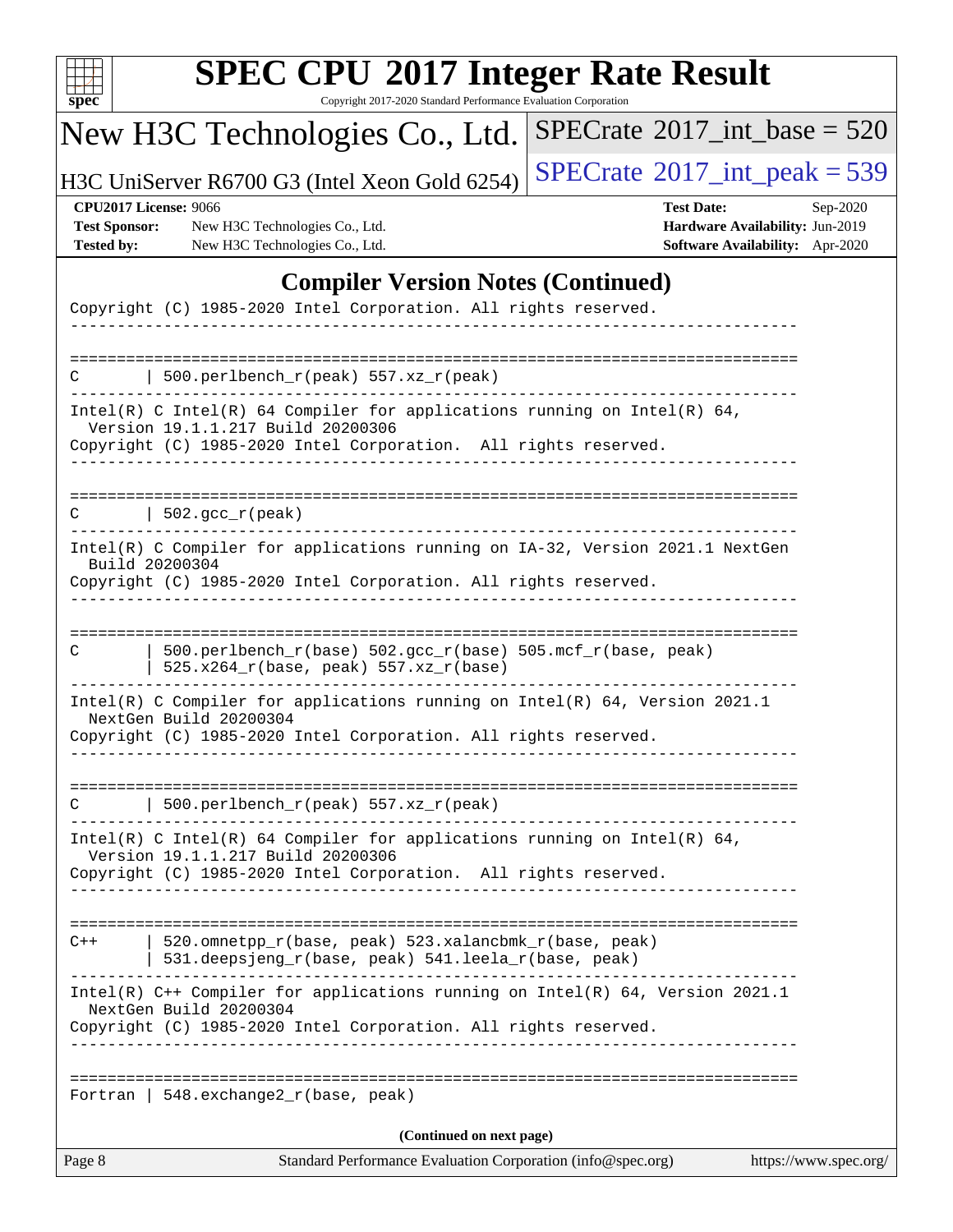

Copyright 2017-2020 Standard Performance Evaluation Corporation

## New H3C Technologies Co., Ltd.

H3C UniServer R6700 G3 (Intel Xeon Gold 6254)  $\left|$  [SPECrate](http://www.spec.org/auto/cpu2017/Docs/result-fields.html#SPECrate2017intpeak)®[2017\\_int\\_peak = 5](http://www.spec.org/auto/cpu2017/Docs/result-fields.html#SPECrate2017intpeak)39

 $SPECTate$ <sup>®</sup>[2017\\_int\\_base =](http://www.spec.org/auto/cpu2017/Docs/result-fields.html#SPECrate2017intbase) 520

**[Test Sponsor:](http://www.spec.org/auto/cpu2017/Docs/result-fields.html#TestSponsor)** New H3C Technologies Co., Ltd. **[Hardware Availability:](http://www.spec.org/auto/cpu2017/Docs/result-fields.html#HardwareAvailability)** Jun-2019 **[Tested by:](http://www.spec.org/auto/cpu2017/Docs/result-fields.html#Testedby)** New H3C Technologies Co., Ltd. **[Software Availability:](http://www.spec.org/auto/cpu2017/Docs/result-fields.html#SoftwareAvailability)** Apr-2020

**[CPU2017 License:](http://www.spec.org/auto/cpu2017/Docs/result-fields.html#CPU2017License)** 9066 **[Test Date:](http://www.spec.org/auto/cpu2017/Docs/result-fields.html#TestDate)** Sep-2020

### **[Compiler Version Notes \(Continued\)](http://www.spec.org/auto/cpu2017/Docs/result-fields.html#CompilerVersionNotes)**

------------------------------------------------------------------------------ Intel(R) Fortran Intel(R) 64 Compiler for applications running on Intel(R) 64, Version 19.1.1.217 Build 20200306 Copyright (C) 1985-2020 Intel Corporation. All rights reserved. ------------------------------------------------------------------------------

## **[Base Compiler Invocation](http://www.spec.org/auto/cpu2017/Docs/result-fields.html#BaseCompilerInvocation)**

[C benchmarks](http://www.spec.org/auto/cpu2017/Docs/result-fields.html#Cbenchmarks):  $i$ cc

[C++ benchmarks:](http://www.spec.org/auto/cpu2017/Docs/result-fields.html#CXXbenchmarks) [icpc](http://www.spec.org/cpu2017/results/res2020q4/cpu2017-20200927-24028.flags.html#user_CXXbase_intel_icpc_c510b6838c7f56d33e37e94d029a35b4a7bccf4766a728ee175e80a419847e808290a9b78be685c44ab727ea267ec2f070ec5dc83b407c0218cded6866a35d07)

[Fortran benchmarks](http://www.spec.org/auto/cpu2017/Docs/result-fields.html#Fortranbenchmarks): [ifort](http://www.spec.org/cpu2017/results/res2020q4/cpu2017-20200927-24028.flags.html#user_FCbase_intel_ifort_8111460550e3ca792625aed983ce982f94888b8b503583aa7ba2b8303487b4d8a21a13e7191a45c5fd58ff318f48f9492884d4413fa793fd88dd292cad7027ca)

## **[Base Portability Flags](http://www.spec.org/auto/cpu2017/Docs/result-fields.html#BasePortabilityFlags)**

 500.perlbench\_r: [-DSPEC\\_LP64](http://www.spec.org/cpu2017/results/res2020q4/cpu2017-20200927-24028.flags.html#b500.perlbench_r_basePORTABILITY_DSPEC_LP64) [-DSPEC\\_LINUX\\_X64](http://www.spec.org/cpu2017/results/res2020q4/cpu2017-20200927-24028.flags.html#b500.perlbench_r_baseCPORTABILITY_DSPEC_LINUX_X64) 502.gcc\_r: [-DSPEC\\_LP64](http://www.spec.org/cpu2017/results/res2020q4/cpu2017-20200927-24028.flags.html#suite_basePORTABILITY502_gcc_r_DSPEC_LP64) 505.mcf\_r: [-DSPEC\\_LP64](http://www.spec.org/cpu2017/results/res2020q4/cpu2017-20200927-24028.flags.html#suite_basePORTABILITY505_mcf_r_DSPEC_LP64) 520.omnetpp\_r: [-DSPEC\\_LP64](http://www.spec.org/cpu2017/results/res2020q4/cpu2017-20200927-24028.flags.html#suite_basePORTABILITY520_omnetpp_r_DSPEC_LP64) 523.xalancbmk\_r: [-DSPEC\\_LP64](http://www.spec.org/cpu2017/results/res2020q4/cpu2017-20200927-24028.flags.html#suite_basePORTABILITY523_xalancbmk_r_DSPEC_LP64) [-DSPEC\\_LINUX](http://www.spec.org/cpu2017/results/res2020q4/cpu2017-20200927-24028.flags.html#b523.xalancbmk_r_baseCXXPORTABILITY_DSPEC_LINUX) 525.x264\_r: [-DSPEC\\_LP64](http://www.spec.org/cpu2017/results/res2020q4/cpu2017-20200927-24028.flags.html#suite_basePORTABILITY525_x264_r_DSPEC_LP64) 531.deepsjeng\_r: [-DSPEC\\_LP64](http://www.spec.org/cpu2017/results/res2020q4/cpu2017-20200927-24028.flags.html#suite_basePORTABILITY531_deepsjeng_r_DSPEC_LP64) 541.leela\_r: [-DSPEC\\_LP64](http://www.spec.org/cpu2017/results/res2020q4/cpu2017-20200927-24028.flags.html#suite_basePORTABILITY541_leela_r_DSPEC_LP64) 548.exchange2\_r: [-DSPEC\\_LP64](http://www.spec.org/cpu2017/results/res2020q4/cpu2017-20200927-24028.flags.html#suite_basePORTABILITY548_exchange2_r_DSPEC_LP64) 557.xz\_r: [-DSPEC\\_LP64](http://www.spec.org/cpu2017/results/res2020q4/cpu2017-20200927-24028.flags.html#suite_basePORTABILITY557_xz_r_DSPEC_LP64)

## **[Base Optimization Flags](http://www.spec.org/auto/cpu2017/Docs/result-fields.html#BaseOptimizationFlags)**

| C benchmarks:                                                                                  |
|------------------------------------------------------------------------------------------------|
| -m64 -qnextgen -std=c11                                                                        |
| -Wl,-plugin-opt=-x86-branches-within-32B-boundaries -Wl,-z, muldefs                            |
| -xCORE-AVX512 -03 -ffast-math -flto -mfpmath=sse -funroll-loops                                |
| -fuse-ld=gold -qopt-mem-layout-trans=4                                                         |
| -L/usr/local/IntelCompiler19/compilers and libraries 2020.1.217/linux/compiler/lib/intel64 lin |
| -lqkmalloc                                                                                     |
|                                                                                                |
|                                                                                                |
|                                                                                                |

**(Continued on next page)**

Page 9 Standard Performance Evaluation Corporation [\(info@spec.org\)](mailto:info@spec.org) <https://www.spec.org/>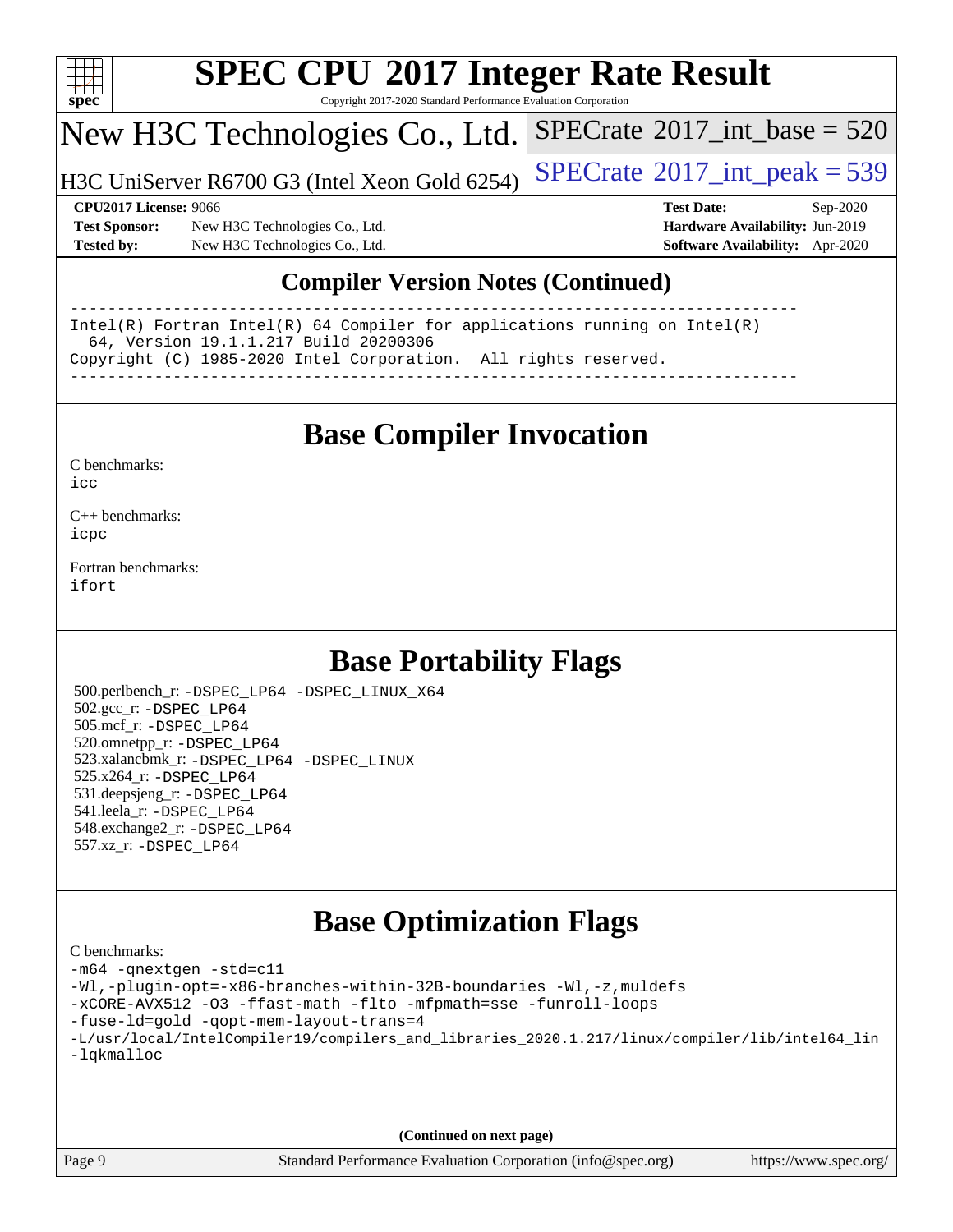

Copyright 2017-2020 Standard Performance Evaluation Corporation

## New H3C Technologies Co., Ltd.

H3C UniServer R6700 G3 (Intel Xeon Gold 6254)  $\left|$  [SPECrate](http://www.spec.org/auto/cpu2017/Docs/result-fields.html#SPECrate2017intpeak)®[2017\\_int\\_peak = 5](http://www.spec.org/auto/cpu2017/Docs/result-fields.html#SPECrate2017intpeak)39

 $SPECTate$ <sup>®</sup>[2017\\_int\\_base =](http://www.spec.org/auto/cpu2017/Docs/result-fields.html#SPECrate2017intbase) 520

**[Test Sponsor:](http://www.spec.org/auto/cpu2017/Docs/result-fields.html#TestSponsor)** New H3C Technologies Co., Ltd. **[Hardware Availability:](http://www.spec.org/auto/cpu2017/Docs/result-fields.html#HardwareAvailability)** Jun-2019 **[Tested by:](http://www.spec.org/auto/cpu2017/Docs/result-fields.html#Testedby)** New H3C Technologies Co., Ltd. **[Software Availability:](http://www.spec.org/auto/cpu2017/Docs/result-fields.html#SoftwareAvailability)** Apr-2020

**[CPU2017 License:](http://www.spec.org/auto/cpu2017/Docs/result-fields.html#CPU2017License)** 9066 **[Test Date:](http://www.spec.org/auto/cpu2017/Docs/result-fields.html#TestDate)** Sep-2020

# **[Base Optimization Flags \(Continued\)](http://www.spec.org/auto/cpu2017/Docs/result-fields.html#BaseOptimizationFlags)**

### [C++ benchmarks:](http://www.spec.org/auto/cpu2017/Docs/result-fields.html#CXXbenchmarks)

[-m64](http://www.spec.org/cpu2017/results/res2020q4/cpu2017-20200927-24028.flags.html#user_CXXbase_m64-icc) [-qnextgen](http://www.spec.org/cpu2017/results/res2020q4/cpu2017-20200927-24028.flags.html#user_CXXbase_f-qnextgen) [-Wl,-plugin-opt=-x86-branches-within-32B-boundaries](http://www.spec.org/cpu2017/results/res2020q4/cpu2017-20200927-24028.flags.html#user_CXXbase_f-x86-branches-within-32B-boundaries_0098b4e4317ae60947b7b728078a624952a08ac37a3c797dfb4ffeb399e0c61a9dd0f2f44ce917e9361fb9076ccb15e7824594512dd315205382d84209e912f3) [-Wl,-z,muldefs](http://www.spec.org/cpu2017/results/res2020q4/cpu2017-20200927-24028.flags.html#user_CXXbase_link_force_multiple1_b4cbdb97b34bdee9ceefcfe54f4c8ea74255f0b02a4b23e853cdb0e18eb4525ac79b5a88067c842dd0ee6996c24547a27a4b99331201badda8798ef8a743f577) [-xCORE-AVX512](http://www.spec.org/cpu2017/results/res2020q4/cpu2017-20200927-24028.flags.html#user_CXXbase_f-xCORE-AVX512) [-O3](http://www.spec.org/cpu2017/results/res2020q4/cpu2017-20200927-24028.flags.html#user_CXXbase_f-O3) [-ffast-math](http://www.spec.org/cpu2017/results/res2020q4/cpu2017-20200927-24028.flags.html#user_CXXbase_f-ffast-math) [-flto](http://www.spec.org/cpu2017/results/res2020q4/cpu2017-20200927-24028.flags.html#user_CXXbase_f-flto) [-mfpmath=sse](http://www.spec.org/cpu2017/results/res2020q4/cpu2017-20200927-24028.flags.html#user_CXXbase_f-mfpmath_70eb8fac26bde974f8ab713bc9086c5621c0b8d2f6c86f38af0bd7062540daf19db5f3a066d8c6684be05d84c9b6322eb3b5be6619d967835195b93d6c02afa1) [-funroll-loops](http://www.spec.org/cpu2017/results/res2020q4/cpu2017-20200927-24028.flags.html#user_CXXbase_f-funroll-loops) [-fuse-ld=gold](http://www.spec.org/cpu2017/results/res2020q4/cpu2017-20200927-24028.flags.html#user_CXXbase_f-fuse-ld_920b3586e2b8c6e0748b9c84fa9b744736ba725a32cab14ad8f3d4ad28eecb2f59d1144823d2e17006539a88734fe1fc08fc3035f7676166309105a78aaabc32) [-qopt-mem-layout-trans=4](http://www.spec.org/cpu2017/results/res2020q4/cpu2017-20200927-24028.flags.html#user_CXXbase_f-qopt-mem-layout-trans_fa39e755916c150a61361b7846f310bcdf6f04e385ef281cadf3647acec3f0ae266d1a1d22d972a7087a248fd4e6ca390a3634700869573d231a252c784941a8) [-L/usr/local/IntelCompiler19/compilers\\_and\\_libraries\\_2020.1.217/linux/compiler/lib/intel64\\_lin](http://www.spec.org/cpu2017/results/res2020q4/cpu2017-20200927-24028.flags.html#user_CXXbase_linkpath_2cb6f503891ebf8baee7515f4e7d4ec1217444d1d05903cc0091ac4158de400651d2b2313a9fa414cb8a8f0e16ab029634f5c6db340f400369c190d4db8a54a0) [-lqkmalloc](http://www.spec.org/cpu2017/results/res2020q4/cpu2017-20200927-24028.flags.html#user_CXXbase_qkmalloc_link_lib_79a818439969f771c6bc311cfd333c00fc099dad35c030f5aab9dda831713d2015205805422f83de8875488a2991c0a156aaa600e1f9138f8fc37004abc96dc5)

### [Fortran benchmarks:](http://www.spec.org/auto/cpu2017/Docs/result-fields.html#Fortranbenchmarks)

[-m64](http://www.spec.org/cpu2017/results/res2020q4/cpu2017-20200927-24028.flags.html#user_FCbase_m64-icc) [-Wl,-plugin-opt=-x86-branches-within-32B-boundaries](http://www.spec.org/cpu2017/results/res2020q4/cpu2017-20200927-24028.flags.html#user_FCbase_f-x86-branches-within-32B-boundaries_0098b4e4317ae60947b7b728078a624952a08ac37a3c797dfb4ffeb399e0c61a9dd0f2f44ce917e9361fb9076ccb15e7824594512dd315205382d84209e912f3) [-Wl,-z,muldefs](http://www.spec.org/cpu2017/results/res2020q4/cpu2017-20200927-24028.flags.html#user_FCbase_link_force_multiple1_b4cbdb97b34bdee9ceefcfe54f4c8ea74255f0b02a4b23e853cdb0e18eb4525ac79b5a88067c842dd0ee6996c24547a27a4b99331201badda8798ef8a743f577) [-xCORE-AVX512](http://www.spec.org/cpu2017/results/res2020q4/cpu2017-20200927-24028.flags.html#user_FCbase_f-xCORE-AVX512) [-O3](http://www.spec.org/cpu2017/results/res2020q4/cpu2017-20200927-24028.flags.html#user_FCbase_f-O3) [-ipo](http://www.spec.org/cpu2017/results/res2020q4/cpu2017-20200927-24028.flags.html#user_FCbase_f-ipo) [-no-prec-div](http://www.spec.org/cpu2017/results/res2020q4/cpu2017-20200927-24028.flags.html#user_FCbase_f-no-prec-div) [-qopt-mem-layout-trans=4](http://www.spec.org/cpu2017/results/res2020q4/cpu2017-20200927-24028.flags.html#user_FCbase_f-qopt-mem-layout-trans_fa39e755916c150a61361b7846f310bcdf6f04e385ef281cadf3647acec3f0ae266d1a1d22d972a7087a248fd4e6ca390a3634700869573d231a252c784941a8) [-nostandard-realloc-lhs](http://www.spec.org/cpu2017/results/res2020q4/cpu2017-20200927-24028.flags.html#user_FCbase_f_2003_std_realloc_82b4557e90729c0f113870c07e44d33d6f5a304b4f63d4c15d2d0f1fab99f5daaed73bdb9275d9ae411527f28b936061aa8b9c8f2d63842963b95c9dd6426b8a) [-align array32byte](http://www.spec.org/cpu2017/results/res2020q4/cpu2017-20200927-24028.flags.html#user_FCbase_align_array32byte_b982fe038af199962ba9a80c053b8342c548c85b40b8e86eb3cc33dee0d7986a4af373ac2d51c3f7cf710a18d62fdce2948f201cd044323541f22fc0fffc51b6) [-auto](http://www.spec.org/cpu2017/results/res2020q4/cpu2017-20200927-24028.flags.html#user_FCbase_f-auto) [-mbranches-within-32B-boundaries](http://www.spec.org/cpu2017/results/res2020q4/cpu2017-20200927-24028.flags.html#user_FCbase_f-mbranches-within-32B-boundaries) [-L/usr/local/IntelCompiler19/compilers\\_and\\_libraries\\_2020.1.217/linux/compiler/lib/intel64\\_lin](http://www.spec.org/cpu2017/results/res2020q4/cpu2017-20200927-24028.flags.html#user_FCbase_linkpath_2cb6f503891ebf8baee7515f4e7d4ec1217444d1d05903cc0091ac4158de400651d2b2313a9fa414cb8a8f0e16ab029634f5c6db340f400369c190d4db8a54a0) [-lqkmalloc](http://www.spec.org/cpu2017/results/res2020q4/cpu2017-20200927-24028.flags.html#user_FCbase_qkmalloc_link_lib_79a818439969f771c6bc311cfd333c00fc099dad35c030f5aab9dda831713d2015205805422f83de8875488a2991c0a156aaa600e1f9138f8fc37004abc96dc5)

## **[Peak Compiler Invocation](http://www.spec.org/auto/cpu2017/Docs/result-fields.html#PeakCompilerInvocation)**

[C benchmarks](http://www.spec.org/auto/cpu2017/Docs/result-fields.html#Cbenchmarks): [icc](http://www.spec.org/cpu2017/results/res2020q4/cpu2017-20200927-24028.flags.html#user_CCpeak_intel_icc_66fc1ee009f7361af1fbd72ca7dcefbb700085f36577c54f309893dd4ec40d12360134090235512931783d35fd58c0460139e722d5067c5574d8eaf2b3e37e92)

[C++ benchmarks:](http://www.spec.org/auto/cpu2017/Docs/result-fields.html#CXXbenchmarks) [icpc](http://www.spec.org/cpu2017/results/res2020q4/cpu2017-20200927-24028.flags.html#user_CXXpeak_intel_icpc_c510b6838c7f56d33e37e94d029a35b4a7bccf4766a728ee175e80a419847e808290a9b78be685c44ab727ea267ec2f070ec5dc83b407c0218cded6866a35d07)

[Fortran benchmarks](http://www.spec.org/auto/cpu2017/Docs/result-fields.html#Fortranbenchmarks): [ifort](http://www.spec.org/cpu2017/results/res2020q4/cpu2017-20200927-24028.flags.html#user_FCpeak_intel_ifort_8111460550e3ca792625aed983ce982f94888b8b503583aa7ba2b8303487b4d8a21a13e7191a45c5fd58ff318f48f9492884d4413fa793fd88dd292cad7027ca)

## **[Peak Portability Flags](http://www.spec.org/auto/cpu2017/Docs/result-fields.html#PeakPortabilityFlags)**

 500.perlbench\_r: [-DSPEC\\_LP64](http://www.spec.org/cpu2017/results/res2020q4/cpu2017-20200927-24028.flags.html#b500.perlbench_r_peakPORTABILITY_DSPEC_LP64) [-DSPEC\\_LINUX\\_X64](http://www.spec.org/cpu2017/results/res2020q4/cpu2017-20200927-24028.flags.html#b500.perlbench_r_peakCPORTABILITY_DSPEC_LINUX_X64) 502.gcc\_r: [-D\\_FILE\\_OFFSET\\_BITS=64](http://www.spec.org/cpu2017/results/res2020q4/cpu2017-20200927-24028.flags.html#user_peakPORTABILITY502_gcc_r_file_offset_bits_64_5ae949a99b284ddf4e95728d47cb0843d81b2eb0e18bdfe74bbf0f61d0b064f4bda2f10ea5eb90e1dcab0e84dbc592acfc5018bc955c18609f94ddb8d550002c) 505.mcf\_r: [-DSPEC\\_LP64](http://www.spec.org/cpu2017/results/res2020q4/cpu2017-20200927-24028.flags.html#suite_peakPORTABILITY505_mcf_r_DSPEC_LP64) 520.omnetpp\_r: [-DSPEC\\_LP64](http://www.spec.org/cpu2017/results/res2020q4/cpu2017-20200927-24028.flags.html#suite_peakPORTABILITY520_omnetpp_r_DSPEC_LP64) 523.xalancbmk\_r: [-DSPEC\\_LP64](http://www.spec.org/cpu2017/results/res2020q4/cpu2017-20200927-24028.flags.html#suite_peakPORTABILITY523_xalancbmk_r_DSPEC_LP64) [-DSPEC\\_LINUX](http://www.spec.org/cpu2017/results/res2020q4/cpu2017-20200927-24028.flags.html#b523.xalancbmk_r_peakCXXPORTABILITY_DSPEC_LINUX) 525.x264\_r: [-DSPEC\\_LP64](http://www.spec.org/cpu2017/results/res2020q4/cpu2017-20200927-24028.flags.html#suite_peakPORTABILITY525_x264_r_DSPEC_LP64) 531.deepsjeng\_r: [-DSPEC\\_LP64](http://www.spec.org/cpu2017/results/res2020q4/cpu2017-20200927-24028.flags.html#suite_peakPORTABILITY531_deepsjeng_r_DSPEC_LP64) 541.leela\_r: [-DSPEC\\_LP64](http://www.spec.org/cpu2017/results/res2020q4/cpu2017-20200927-24028.flags.html#suite_peakPORTABILITY541_leela_r_DSPEC_LP64) 548.exchange2\_r: [-DSPEC\\_LP64](http://www.spec.org/cpu2017/results/res2020q4/cpu2017-20200927-24028.flags.html#suite_peakPORTABILITY548_exchange2_r_DSPEC_LP64) 557.xz\_r: [-DSPEC\\_LP64](http://www.spec.org/cpu2017/results/res2020q4/cpu2017-20200927-24028.flags.html#suite_peakPORTABILITY557_xz_r_DSPEC_LP64)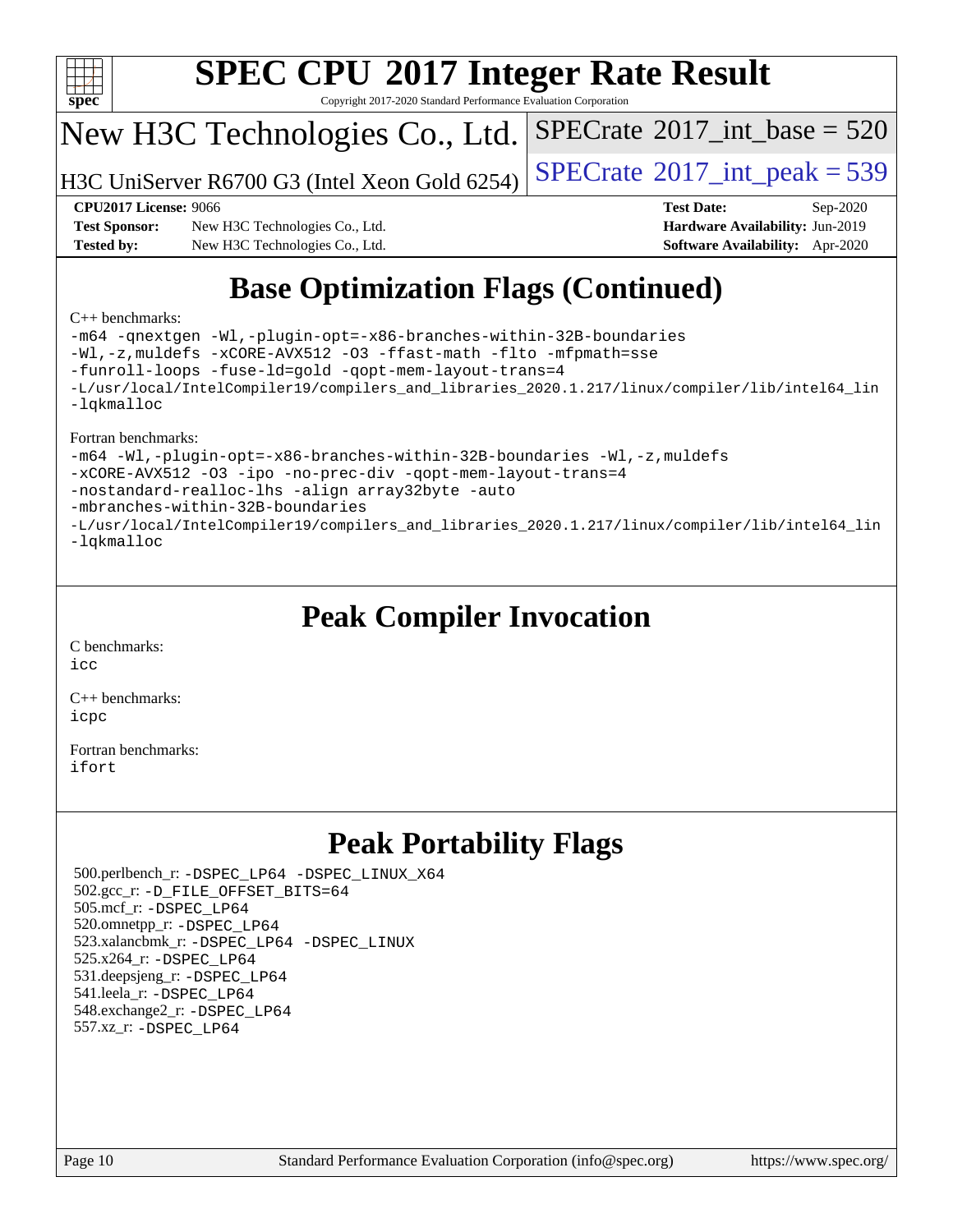| <b>SPEC CPU®2017 Integer Rate Result</b>                                                                                                                                                                                                                                                                                                                                                                                                      |                                                                  |  |  |  |  |  |
|-----------------------------------------------------------------------------------------------------------------------------------------------------------------------------------------------------------------------------------------------------------------------------------------------------------------------------------------------------------------------------------------------------------------------------------------------|------------------------------------------------------------------|--|--|--|--|--|
| spec <sup>®</sup><br>Copyright 2017-2020 Standard Performance Evaluation Corporation                                                                                                                                                                                                                                                                                                                                                          |                                                                  |  |  |  |  |  |
| New H3C Technologies Co., Ltd.                                                                                                                                                                                                                                                                                                                                                                                                                | $SPECrate^{\circ}2017\_int\_base = 520$                          |  |  |  |  |  |
| H3C UniServer R6700 G3 (Intel Xeon Gold 6254)                                                                                                                                                                                                                                                                                                                                                                                                 | $SPECTate$ <sup>®</sup> 2017_int_peak = 539                      |  |  |  |  |  |
| <b>CPU2017 License: 9066</b><br><b>Test Sponsor:</b><br>New H3C Technologies Co., Ltd.                                                                                                                                                                                                                                                                                                                                                        | <b>Test Date:</b><br>Sep-2020<br>Hardware Availability: Jun-2019 |  |  |  |  |  |
| <b>Tested by:</b><br>New H3C Technologies Co., Ltd.                                                                                                                                                                                                                                                                                                                                                                                           | Software Availability: Apr-2020                                  |  |  |  |  |  |
| <b>Peak Optimization Flags</b>                                                                                                                                                                                                                                                                                                                                                                                                                |                                                                  |  |  |  |  |  |
| C benchmarks:                                                                                                                                                                                                                                                                                                                                                                                                                                 |                                                                  |  |  |  |  |  |
| 500.perlbench_r: -Wl, -z, muldefs -prof-gen(pass 1) -prof-use(pass 2)<br>-xCORE-AVX512 -ipo -03 -no-prec-div<br>-gopt-mem-layout-trans=4 -fno-strict-overflow<br>-mbranches-within-32B-boundaries<br>-L/usr/local/IntelCompiler19/compilers_and_libraries_2020.1.217/linux/compiler/lib/intel64_lin<br>-lqkmalloc                                                                                                                             |                                                                  |  |  |  |  |  |
| $502.gcc_r$ : $-m32$<br>-L/usr/local/IntelCompiler19/compilers_and_libraries_2020.1.217/linux/compiler/lib/ia32_lin<br>-std=gnu89<br>-Wl,-plugin-opt=-x86-branches-within-32B-boundaries<br>-Wl,-z, muldefs -fprofile-generate(pass 1)<br>-fprofile-use=default.profdata(pass 2) -xCORE-AVX512 -flto<br>-Ofast(pass 1) -03 -ffast-math -qnextgen -fuse-ld=gold<br>-qopt-mem-layout-trans=4 -L/usr/local/jemalloc32-5.0.1/lib<br>$-lj$ emalloc |                                                                  |  |  |  |  |  |
| $505.\text{mcf}_r$ : basepeak = yes                                                                                                                                                                                                                                                                                                                                                                                                           |                                                                  |  |  |  |  |  |
| $525.x264$ _r: $-m64$ -qnextgen -std=c11<br>-Wl,-plugin-opt=-x86-branches-within-32B-boundaries<br>-Wl,-z, muldefs -xCORE-AVX512 -flto -03 -ffast-math<br>-fuse-ld=gold -qopt-mem-layout-trans=4 -fno-alias<br>-L/usr/local/IntelCompiler19/compilers_and_libraries_2020.1.217/linux/compiler/lib/intel64_lin<br>$-lq$ kmalloc                                                                                                                |                                                                  |  |  |  |  |  |
| 557.xz_r:-Wl,-z, muldefs -xCORE-AVX512 -ipo -03 -no-prec-div<br>-qopt-mem-layout-trans=4 -mbranches-within-32B-boundaries<br>-L/usr/local/IntelCompiler19/compilers_and_libraries_2020.1.217/linux/compiler/lib/intel64_lin<br>$-lq$ kmalloc                                                                                                                                                                                                  |                                                                  |  |  |  |  |  |
| C++ benchmarks:                                                                                                                                                                                                                                                                                                                                                                                                                               |                                                                  |  |  |  |  |  |
| $520.$ omnetpp_r: basepeak = yes                                                                                                                                                                                                                                                                                                                                                                                                              |                                                                  |  |  |  |  |  |
| $523.xalanchmk_r: basepeak = yes$                                                                                                                                                                                                                                                                                                                                                                                                             |                                                                  |  |  |  |  |  |
| $531$ .deepsjeng_r: basepeak = yes                                                                                                                                                                                                                                                                                                                                                                                                            |                                                                  |  |  |  |  |  |
| $541$ .leela_r: basepeak = yes                                                                                                                                                                                                                                                                                                                                                                                                                |                                                                  |  |  |  |  |  |
| Fortran benchmarks:                                                                                                                                                                                                                                                                                                                                                                                                                           |                                                                  |  |  |  |  |  |
|                                                                                                                                                                                                                                                                                                                                                                                                                                               |                                                                  |  |  |  |  |  |
| (Continued on next page)                                                                                                                                                                                                                                                                                                                                                                                                                      |                                                                  |  |  |  |  |  |
| Page 11<br>Standard Performance Evaluation Corporation (info@spec.org)                                                                                                                                                                                                                                                                                                                                                                        | https://www.spec.org/                                            |  |  |  |  |  |